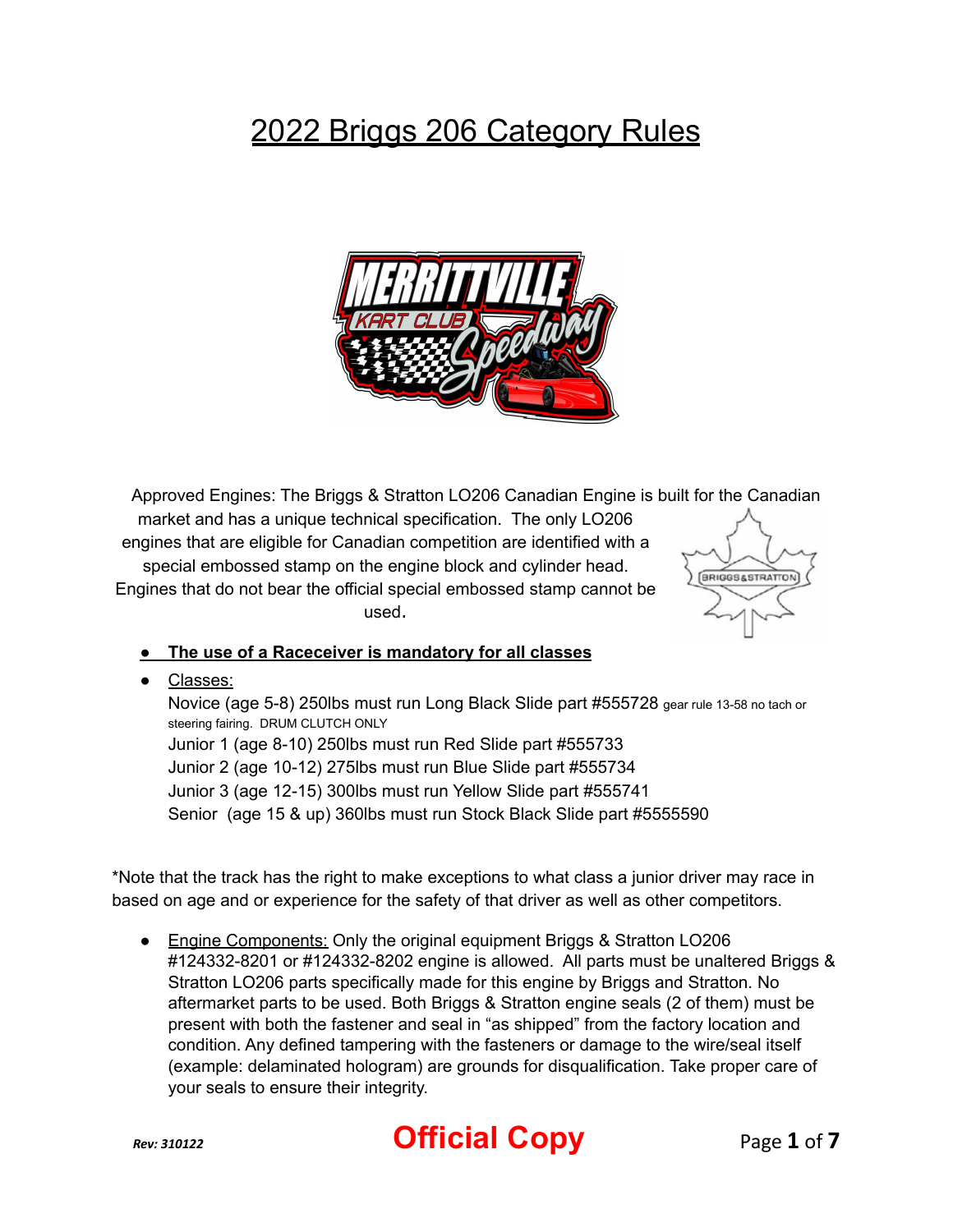- Headers and Muffler: Exhaust header to cylinder bolts or nuts must be safety wired. Header support brace is mandatory. Additional bracing may not be welded to the pipe. Silencer with round baffle holes only. Safety wiring of the silencer to header is mandatory. All 4 baffles must remain unaltered and the hole size can be verified using a no-go pin of .1295". Exhaust gases may only exit through the muffler baffles. Muffler must be mounted on the header in a way that does not allow exhaust to leak at this joint. The exhaust header and silencer surfaces must be completely wrapped with non-asbestos insulation material starting approximately 3 to 4 inches from the exhaust flange.
- Fuel: Only Gasoline no greater than 94 octane sold at Canadian roadside fuel stations open to the public. The addition of fuel additives is not permitted. No E85 Flex Fuel permitted.
- Carburetor: Carburetor Venturi measurements are to be taken from both the inlet and outlet sides of the Venturi. A slight chamfer around the choke bore ID (air horn) may be present. 1.149" no go TECH TOOL A7. If a carburetor is suspect, Technical Inspectors may also use any appropriate tool they see fit to make precise measurements. Any carburetor that does not meet the Venturi specifications listed in these regulations is deemed to be illegal. Slide must remain B&S stock unaltered. Slide cutaway to be measured on flat surface. .075" no go Tech Tool A10. Idle pilot jet must remain completely stock and clearly identified with its original etched or stamped '32' as shipped from B&S. Main jet must also remain completely stock and clearly identified with its original etching or stamped '95' as shipped from B&S. B&S stock unaltered aluminum needle is required part number 555602 marked #BGB. Metal choke cover must remain in place but may be secured with silicone or epoxy sealer. Additional pin punching is allowed to tighten choke cover. Air must only enter the engine from the natural air filter horn of the carburetor.

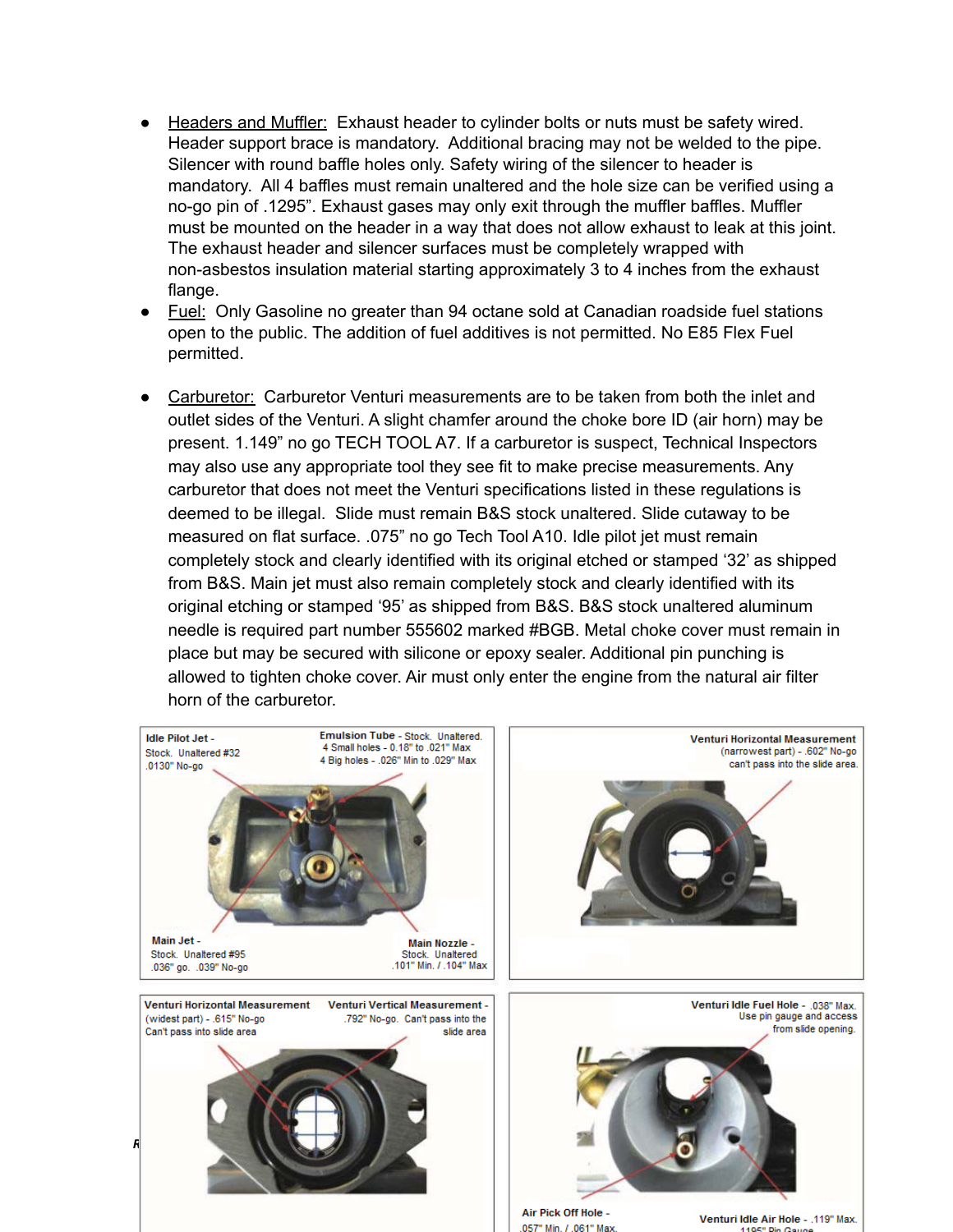● Carburetor (Continued): The B&S stock carburetor part #555658 is the only carburetor permitted. No alterations allowed unless stated on this page below. All parts will be compared to a stock known B&S part for eligibility. This includes the nozzle, emulsion tube, jets, float, float needle and all other carburetor parts. It is allowed to adjust the float height by means of bending the small tab on the float arm.

## o All Classes **EXCEPT Senior Stock**

- Require the installation of the locking cap Part #555726 on the carburetor slide cover. It is not permitted to run the classes without the specified slide and locking cap. The locking cap must be tightened.
- Carburetor Slide Optimization: Optimization of the slide opening is permitted. The only allowable method of slide optimization is by removing material from the throttle cap in the area shown in the graphic on the right. Slide opening must not exceed the appropriate "no go" specification as per class regulations. CAUTION – The risk of exceeding the allowable limit on the slide opening could lead to an unnecessary DQ.



● Fuel Pump: The only fuel pump, B&S part number 808656, is legal for competition. All other pumps are prohibited. It is prohibited to pulse from the intake manifold. Spacing of the Fuel Pump must be less than .75" off of the control plate, B&S #555699, Measurement is from the base of the control plate to the bottom of the fuel pump. Vertical mounting or mounting the fuel pump upside down is NOT allowed. The fuel pump must be pulsed from a pulse fitting mounted on the oil fill fitting located on the engine side cover. Aftermarket one-piece filler/pulse fittings such as shown on the right are permitted. A fuel pump return line to the fuel tank is prohibited. Use of an inline fuel

filter is highly recommended. Only a single fuel filter is allowed. It can only be mounted inline between the fuel tank and fuel pump. The fuel filter itself is a non-tech item.

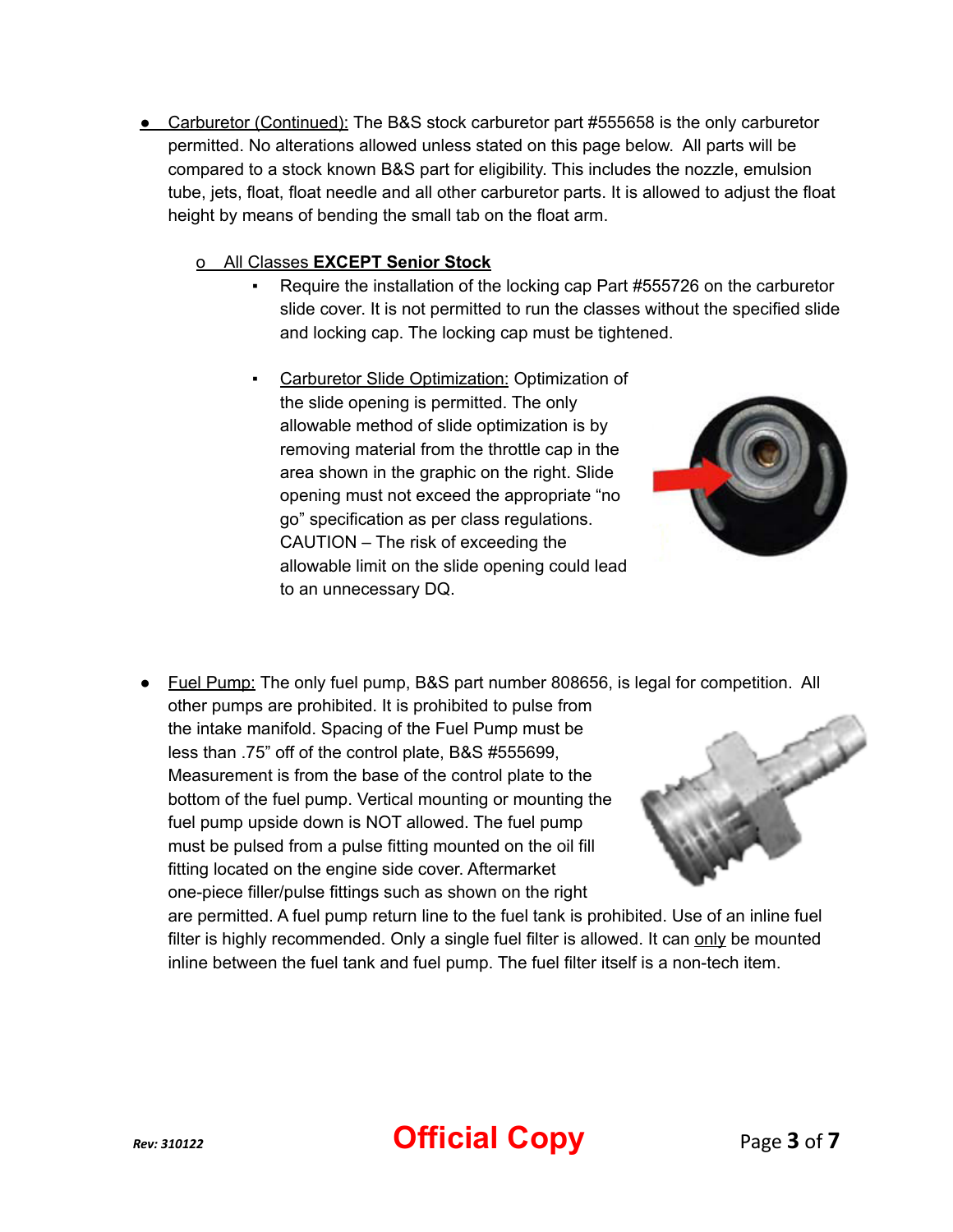- Air Filter: Any air filter may be used.
- Crankcase and Carburetor Breather Catch Containers: A crankcase overflow tube must be fitted. Tube must run to a securely mounted catch container. The catch-container must be vented to atmosphere. or a gas filter may be securely attached to the crankcase vent tubes, vented to atmosphere.
- Cylinder Head: The ONLY head casting for the LO206 is the 'RT-1', cast into the head just off the head gasket surface (towards the rear of the engine, PTO side). The overall head thickness is 2.430". Cylinder head must be "as cast". Factory machining marks left on the head are technical inspection items. Hard carbon may be scraped from head before measuring. Depth of shallow area of combustion chamber must be .030 inch minimum. This measurement to be taken with a depth gage on both the combustion side and spark plug side of cylinder head. Depth at floor of combustion chamber is .341" minimum. No deburing, machining, honing, grinding, polishing, sanding, media blasting, etc. The transition from intake bowl to port must have factory defined machining burr at this junction. No addition or subtraction of material in any form or matter. No alterations of any kind may be made to the intake or exhaust ports. Intake Port: Maximum diameter measurement: 0.918" max. Tech Tool A6. Exhaust Port AS CAST. Exhaust Outlet: 0.980" – Tech Tool A6.
- **Head Gasket: Unaltered B&S part #555723 is the only head gasket allowed. Minimum**



thickness allowed is .049". Measurement must be performed using a micrometer. Readings are taken from inside the cylinder hole of the gasket closest to the combustion chamber (see diagram). Four measurements must be taken with 3 meeting the minimum thickness of .049".

## *Rev: 310122* **Official Copy** Page **4** of **7**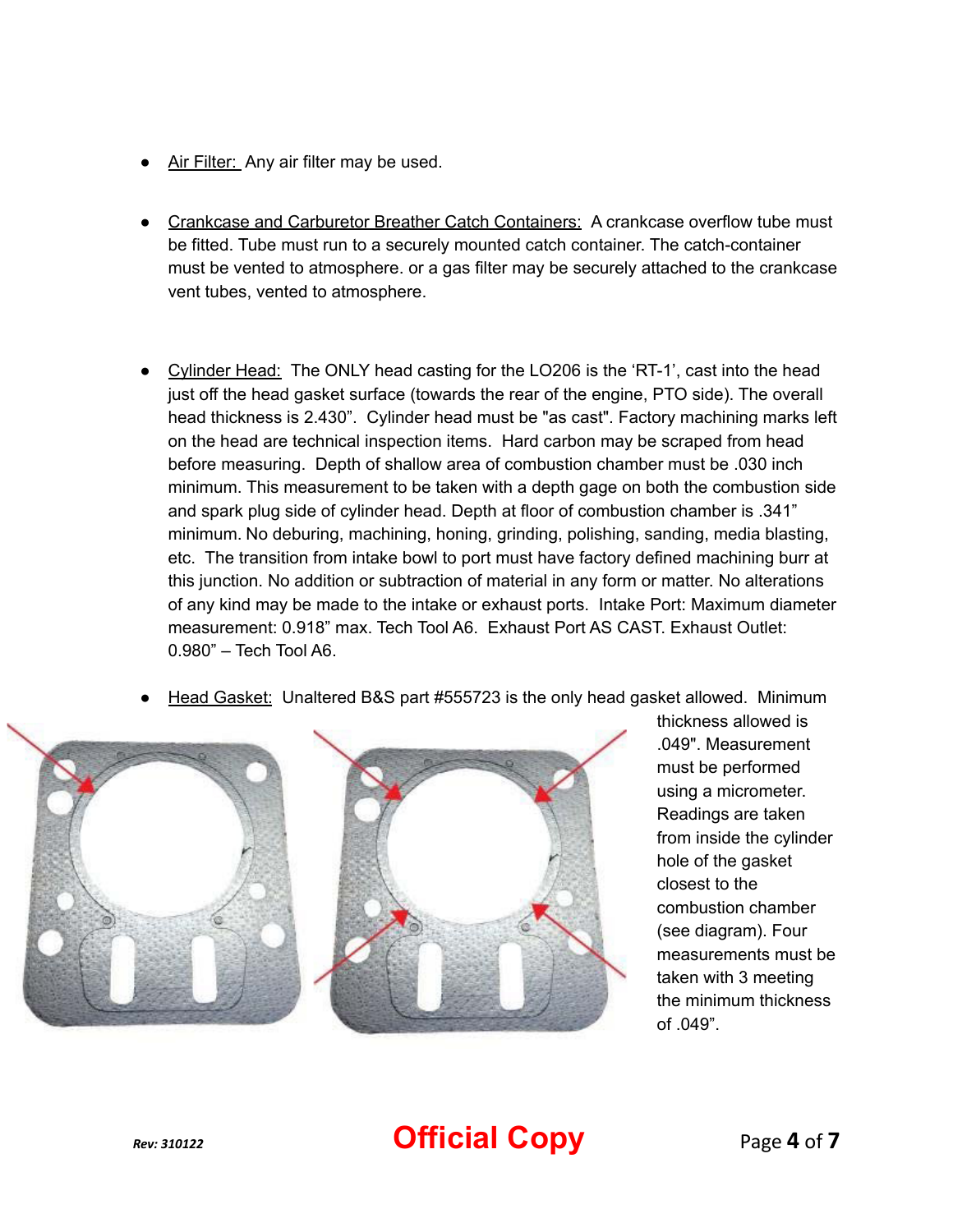• Valve Train: Valve maintenance permitted (valve job). Valve seats must remain with the factory specification of 30 and 45 degree angles only. Valve seats of additional angles and/or excessive material removed when compared to the factory stock is prohibited. Intake valve seat diameter inside: 0.972".Tech Tool A2. Exhaust valve seat diameter inside: 0.850". Tech Tool A1. Replacement of valve guides with Briggs & Stratton part #555645 only is allowed. Maximum depth from the head gasket surface to the intake valve guide is 1.255". Briggs & Stratton heat disperser, P/N 555690 can be installed in the exhaust bolt boss per factory instructions. Retainer flange thickness 0.055" to 0.075" maximum. Both intake and exhaust must have OE stock Briggs & Stratton valve keepers. No machining, polishing, easing, or titanium valves allowed. Only unaltered Briggs & Stratton part #555552 (exhaust) and #555551 (intake) valves permitted.

| <b>Intake Valve</b>                                 |                   |               |
|-----------------------------------------------------|-------------------|---------------|
| Minimum Weight of Valve                             | 27.8 grams        |               |
| Diameter of valve stem                              | .246" to .247"    |               |
| Diameter of valve head                              | $1.055" - 1.065"$ | Tech Tool A17 |
| Diameter of valve seat                              | .972" ID Maximum  |               |
| Valve length                                        | Minimum 3.3655"   |               |
| Height from angle of valve face to top of the valve | .057" Minimum     | Tech Tool A26 |
| <b>Exhaust Valve</b>                                |                   |               |
| Minimum Weight of Valve                             | 27.2 grams        |               |
| Diameter of valve stem                              | .246" to .247"    |               |
| Diameter of valve head                              | .935" to .945"    | Tech Tool A18 |
| Diameter of valve seat                              | .850" ID Maximum  |               |
| Valve length                                        | Minimum 3.3655".  |               |
| Height from angle of valve face to top of the valve | .060" Minimum     | Tech Tool A27 |

Valve Springs are single coil stock, unaltered Briggs & Stratton part # 26826. Must be identical in appearance to factory part and have 4.00 to 4.75 coils in stack. Spring Wire Diameter: .103" to .107". Valve spring length: .930" max – Tech Tool A15. Inside diameter: .615" to .635".

Rocker Arms must be stock B&S part # 555711 or #797443 and may not be altered in any way. Rocker arms must be stamped with B&S Logo. Rocker arm overall length -

*Rev: 310122* **Official Copy** Page **5** of **7**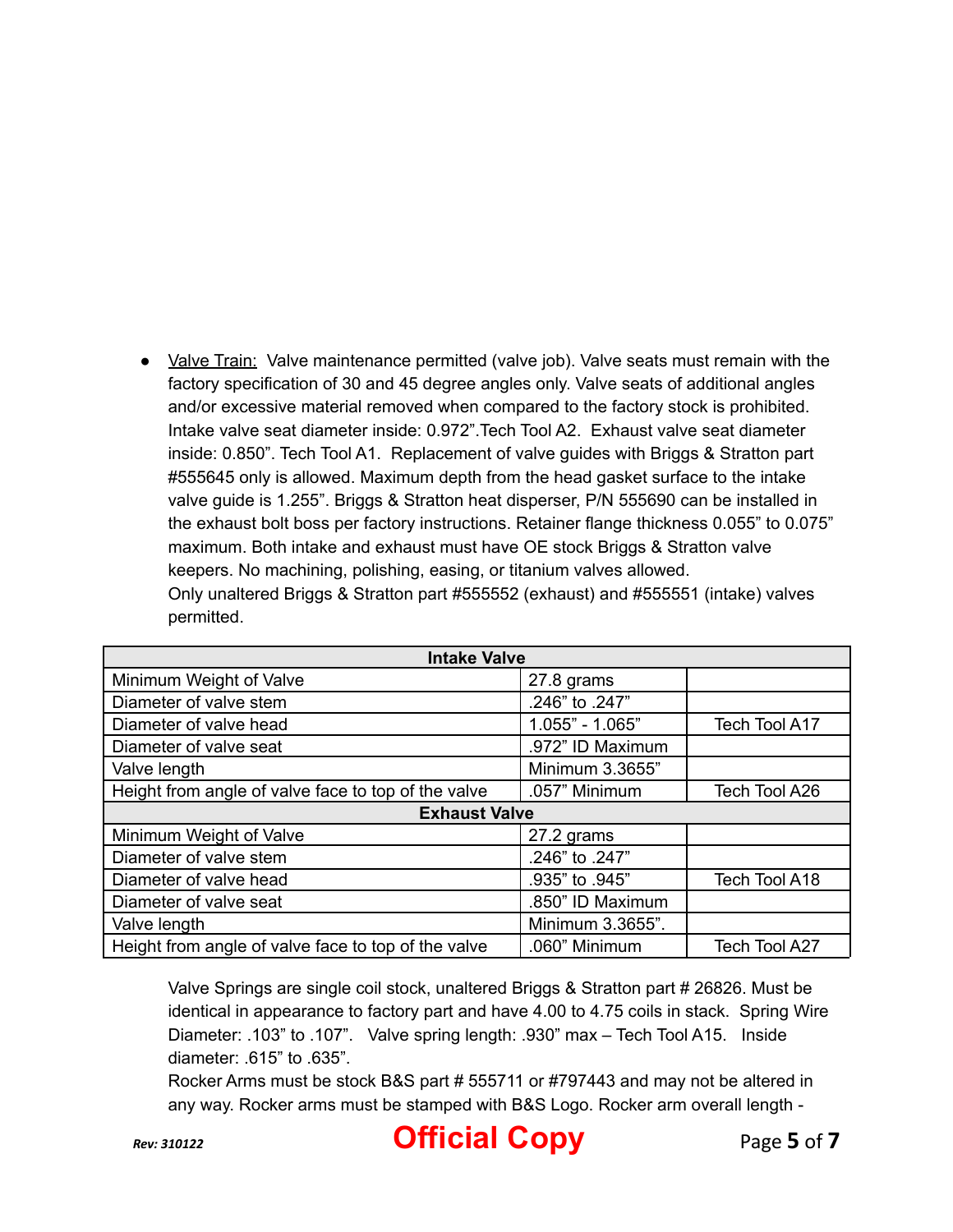2.820" min. Rocker arm #555711(U.S.) must be used with rocker stud #694544(U.S.). Rocker arm #797443(metric) must be used with rocker stud #797441(metric). Rocker studs must be stock, unaltered B&S part #694544 U.S. (1/4-28 thread) or #797441 Metric (M8 x 1.00 thread) and in stock location.

Rocker Ball must stock Briggs & Stratton. Diameter .590" min. to .610" maximum. Tech Tool A16. Rocker arm mounting positions may not be altered in any manner. No helicoiling of mounting holes. No bending of studs.

Rocker arm stud plate must be bolted to the head with one, OEM stock Briggs & Stratton gasket only - no alterations. Maximum thickness of gasket is .060". Rocker plate to head fastener holes must remain stock .289" max. Rocker arm – overall length 2.820" minimum.

- Valve Train (Continued): Must be unaltered stock Briggs & Stratton part #555531. b. Push rod length 5.638 minimum inches to 5.658" maximum. Tech Tool A5. Push rod diameter .185" minimum to .190" maximum.
- Flywheel: Stock Briggs & Stratton part #555683 only. No modifications are allowed to the flywheel. The minimum weight of the flywheel, fins and attachment bolts is 4 pounds 1 ounce. No machining, glass beading, sand blasting, painting or coating of flywheel is allowed. A flywheel fan, Briggs & Stratton part #692592, with broken fins must be replaced.
- Ignition System: Stock, unaltered flywheel key with the Briggs & Stratton logo is required. Width of the key allowed is .1825"-.1875". No offset keyways allowed. Unaltered Briggs & Stratton stock ignition part #555718 is mandatory. Only "GREEN" ignition module allowed. Maximum RPM: 6,150. Coil or its position, other than air gap may not be altered in any way. Coil mounting bolts must be stock and cannot be altered in any way to advance or retard timing. Attachment bolts and/or bolt holes may not be altered.

Spark Plug Options: Sealing washer must be in place as from factory. Only the OEM Briggs & Stratton part #555714 Spark Plug Boot is permitted. The Briggs & Stratton ignition switch and wires must remain in stock location. It is not permitted to alter the OEM wiring.

- Starter: Only Briggs & Stratton part # 695287, must be intact. Starter maybe rotated.
- Shrouds & Covers: All pieces of the engine cooling shroud/blower housing and control panel must be stock Briggs & Stratton and properly installed. Engine Shroud may be painted any color. Engine shroud, covers, and control panel must be intact and not modified. Any bolt, with the exception of the head bolt and blower housing, that is used to secure sheet metal shrouds and covers may be replaced with larger diameter bolts.



*Rev: 310122* **Official Copy** Page **6** of **7**